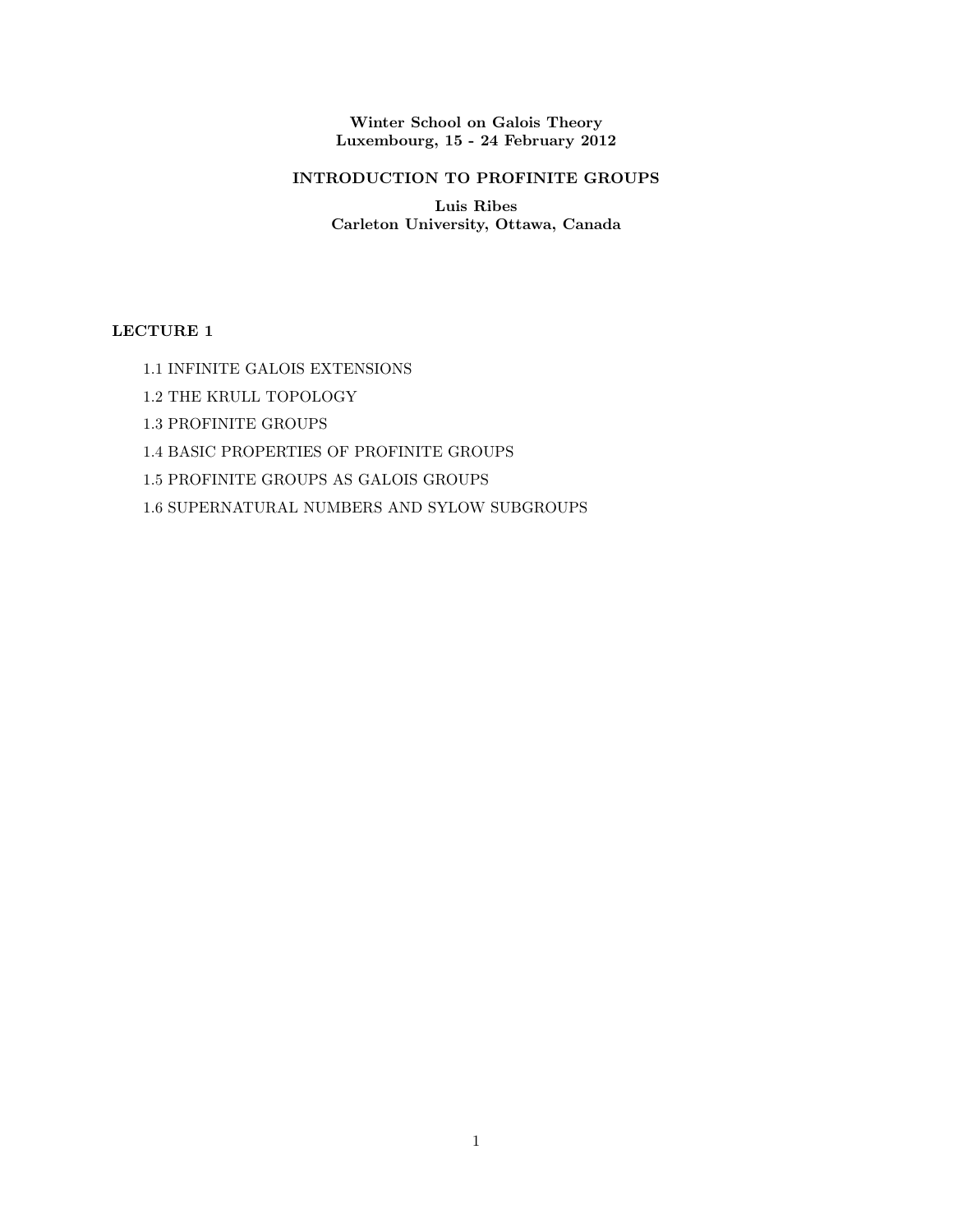#### 1.1 INFINITE GALOIS EXTENSIONS

Let  $K$  be a field and  $N$  a Galois extension of  $K$  (i.e. algebraic, normal and separable). Let

$$
G = G_{N/K} = \{ \sigma \in \text{Aut}(N) \mid \sigma_{|K} = \text{id}_K \}
$$

be the Galois group of this extension. Denote by  $\{N: K\}$  and  $\{G: 1\}$  the lattices of intermediate fields L,  $K \subseteq L \subseteq N$ , and subgroups  $H \subseteq G$ , respectively. Then there are maps

$$
\{N:K\} \xleftarrow{\Phi} \{G:1\}
$$

defined by

$$
\Phi(L) = \{ \sigma \in G_{N/K} \mid \sigma_{|L} = \text{id}_L \} = G_{N/L} \quad (K \subseteq L \subseteq N)
$$
  

$$
\Psi(H) = \{ x \in N \mid Hx = x \} \quad (H \le G),
$$

which reverse inclusion, i.e., they are anti-homomorphisms of lattices.

The main theorem of Galois theory for finite extensions can be stated then as follows.

**1.1.1 Theorem** Let  $N/K$  be a finite Galois extension. Then

(a) 
$$
[N:K] = #G_{N/K};
$$

(b) The maps  $\Phi$  and  $\Psi$  are inverse to each other, i.e, they are anti-isomorphisms of lattices.

(c) If  $L \in \{N : K\}$  and  $\Phi(L) = G_{N/L}$ , then L is normal over K iff  $G_{N/L}$  is a normal subgroup of G, in which case  $\ddot{G}_{L|K} \cong G_{N/K}/\dot{G}_{N/L}$ .

Let us assume now that the Galois extension  $N/K$  is not necessarily finite. The one still has the following

**1.1.2 Proposition**  $\Psi \circ \Phi = id_{\{N:K\}}$ . In particular  $\Phi$  is injective and  $\Psi$  is surjective.

*Proof.* If  $K \subseteq L \subseteq N$  one certainly has

$$
\Psi(\Phi(L)) = \Psi(G_{N/L}) = \{x \in N \mid G_{N/L}x = x\} \supset L.
$$

On the other hand, if  $x \in N$  and  $G_{N/L}x = x$ , then x is the only conjugate of x, i.e.  $x \in L$ .

 $\Box$ 

However in the general case Φ and Ψ are not anti-isomorphisms; in other words in the infinite case it could happen that different subgroups of  $G_{N/K}$  have the same fixed field, as the following example shows.

**1.1.3 Example** Let p be a prime and let  $K = \mathbf{F}_p$  be the field with p elements. Let  $\ell \neq 2$  be a prime number, and consider the sequence

$$
K=K_0\subset K_0\subset\cdots,
$$

where  $K_i$  is the unique extension of K of degree  $[K_i : K] = \ell^i$ . Let

$$
N = \bigcup_{i=1}^{\infty} K_i;
$$

then

$$
K_i = \{ x \in N \mid x^{p^{\ell^i}} - x = 0 \}.
$$

Let  $G = G_{N/K}$ . Consider the Frobenius K-automorphism

 $\varphi: N \to N$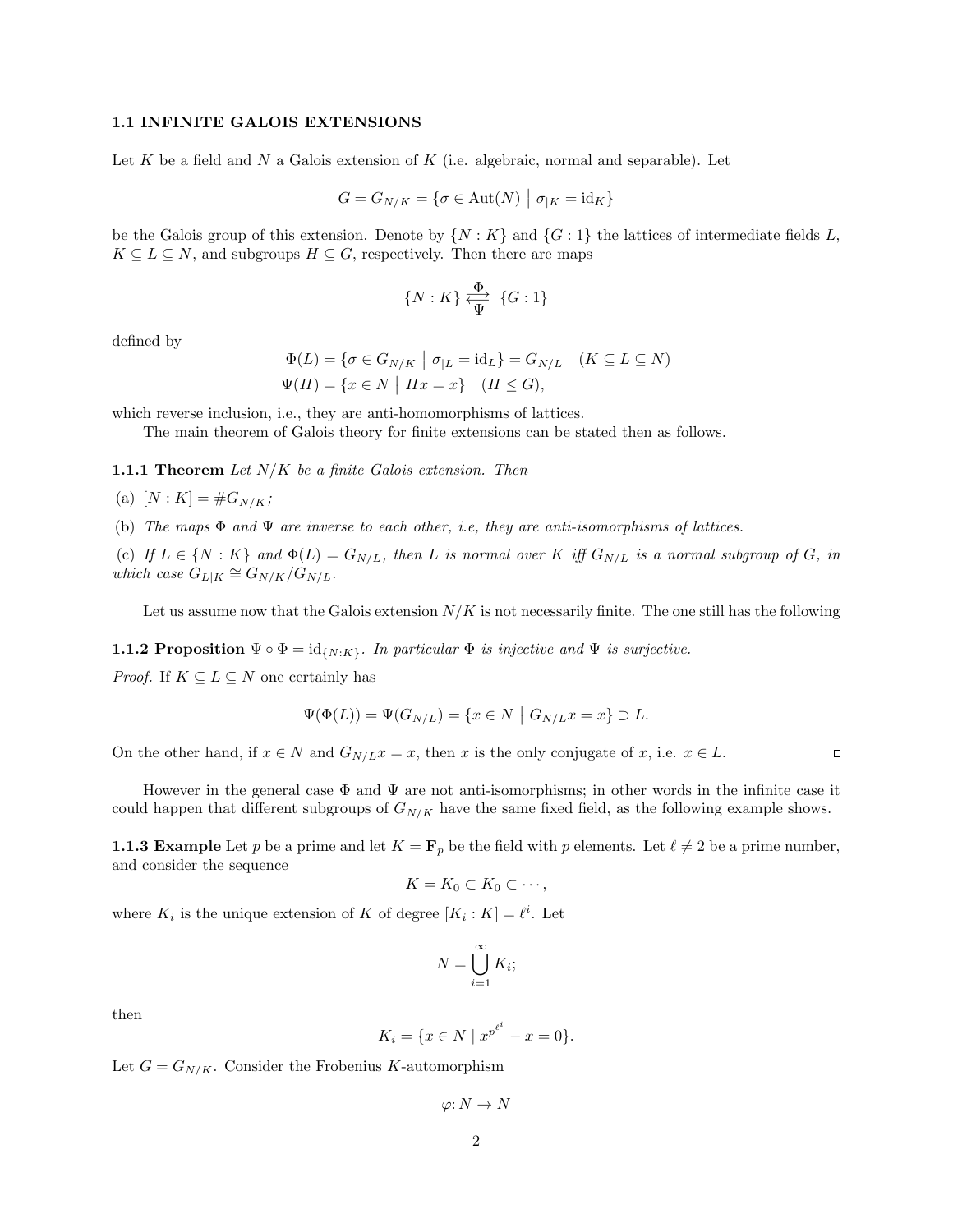defined by  $\varphi(x) = x^p$ . Set

$$
H = \{ \varphi^n \mid n \in \mathbf{Z} \}.
$$

We shall prove that (a) H and G have the same fixed field, i.e.,  $\Psi(G) = \Psi(H)$ , and (b)  $H \neq G$ , establishing that  $\Psi$  is not injective.

For (a): It suffices to show that  $\Psi(H) = K$ . Let  $x \in N$  with  $Hx = x$ ; then  $\varphi(x) = x$ ; so  $x^p = x$ ; hence  $x \in K$ .

For (b): We construct a K-automorphism  $\sigma$  of N, which is not in H, in the following way. For each  $i = 1, 2...$  let  $k_i = 1 + \ell + \cdots + \ell^{i-1}$ , and consider the K-automorphisms  $\varphi^{k_i}$  of N. Since

$$
\varphi_{|K_i}^{k_{i+1}} = \varphi_{|K_i}^{k_i},
$$

we can defined a K-automorphism

$$
\sigma\hbox{:}\ N\to N
$$

by setting

$$
\sigma(x) = \varphi^{k_i}(x), \quad \text{when } x \in K_i
$$

.

Now, if  $\sigma \in H$ , say  $\sigma = \varphi^n$  we would have for each  $i = 1, 2...$ 

$$
\sigma_{|K_i} = \varphi_{|K_i}^n = \varphi_{|K_i}^{k_i},
$$

and hence

$$
n \equiv k_i \pmod{\ell^i}
$$

for each i, since  $G_{K_i/K}$  is the cyclic group generated by  $\varphi_{|K_i}$ . Multiplying this by  $(\ell-1)$  we would obtain  $(\ell - 1)n \equiv -1 \pmod{\ell^i}$ , for each i, which is impossible if  $\ell \neq 2$ .

Remark The key idea in the above example is the following: what happens is that the Galois group  $G_N = G_{N/\mathbf{F}_p}$  is isomorphic to the additive group  $\mathbf{Z}_\ell$  of the  $\ell$ -adic integers. The Frobenius automorphism  $\varphi$ corresponds to  $1 \in \mathbb{Z}_{\ell}$ , so that the group H is carried onto  $\mathbb{Z} \subseteq \mathbb{Z}_{\ell}$ . The elements of G which are not in H correspond to the  $\ell$ -adic integers which are not in **Z** (for instance, in our case  $\sigma = 1 + \ell + \ell^2 + \ell^3 + \cdots$ ).

#### 1.2 THE KRULL TOPOLOGY

Although the above example shows that Theorem 1.1.1 does not hold for infinite Galois extension, it suggest a way of modifying the theorem so that it will in fact be valid even in those cases. The map  $\sigma$  of the example is in a sense approximated by the maps  $\varphi^{k_i}$ , since it coincides with  $\varphi^{k_i}$  on the subextension  $K_i$ which becomes larger and larger with increasing i, and  $N = \bigcup_{i=1}^{\infty} K_i$ . This leads to the idea of defining a topology in G so that in fact  $\sigma = \lim \varphi^{k_i}$ . Then  $\sigma$  would be in the closure of H and once could hope that G is the closure of H, suggesting a correspondence of the intermediate fields of  $N/K$  and the closed subgroups of G. In fact this is the case as we will see.

**Definition 1.2.1** Let  $N/K$  be a Galois extension and  $G = G_{N/K}$ . The set

 $\mathcal{S} = \{G_{N/L}||L/K \text{ finite, normal extension, } L \in \{N:K\}\}\$ 

determines a basis of open neighbourhoods of  $1 \in G$ . The topology defined by S is called the Krull topology of G.

#### Remarks

1) If  $N/K$  is a finite Galois extension, the the Krull topology of  $G_{N/K}$  is the discrete topology.

2) Let  $\tau, \sigma \in G_{N/K}$ . Then  $\tau \in \sigma G_{N/L} \iff \sigma^{-1} \tau \in G_{N/L} \iff \sigma_{|L|} = \tau_{|L|}$ , i.e., two elements of  $G_{N/K}$ "are near" if they coincide on a large field  $L$ .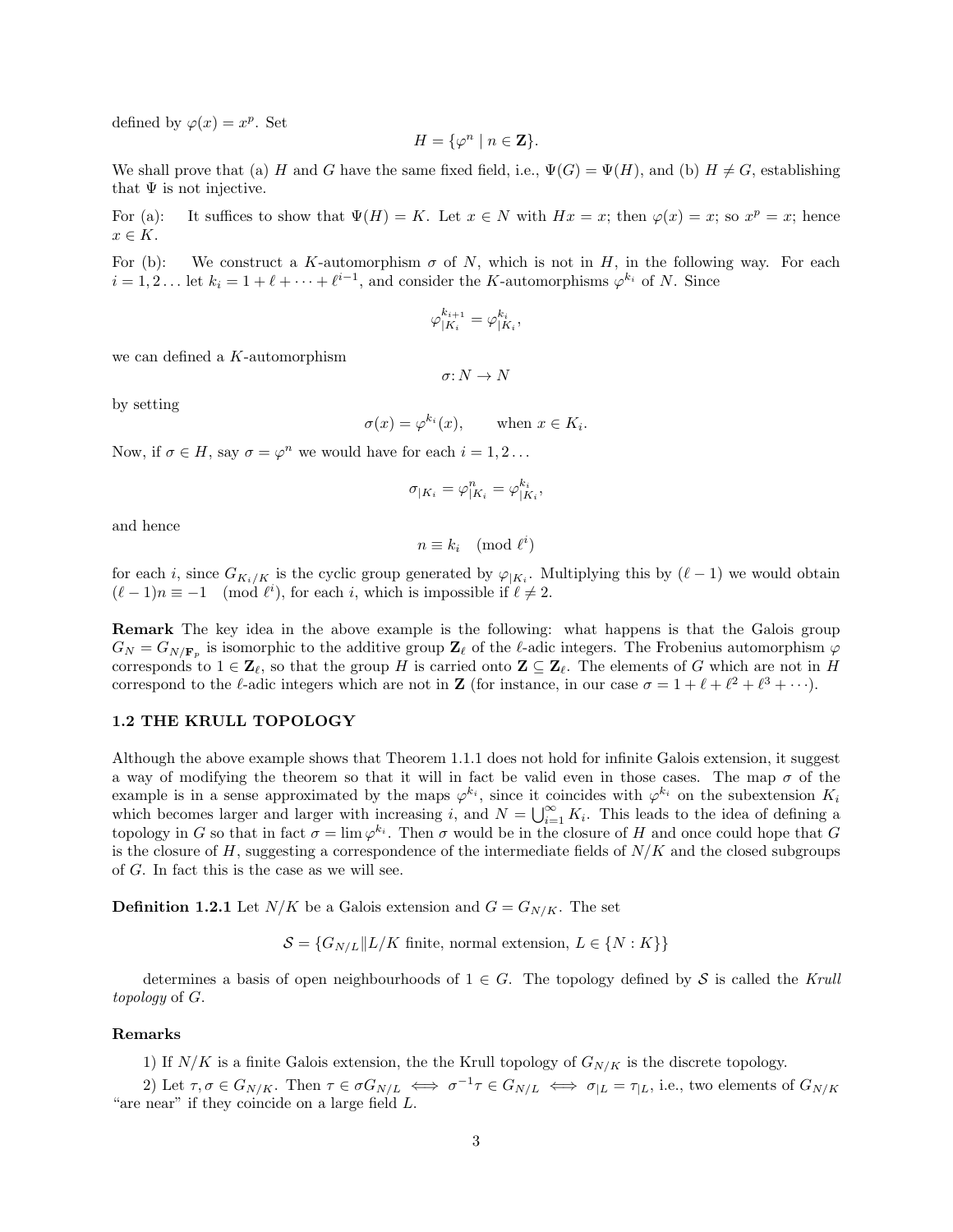**1.2.2 Proposition** Let N/K be a Galois extension and let  $G = G_{N/K}$ . Then G endowed with the Krull topology is a (i) Hausdorff, (ii) compact, and (iii) totally-disconnected topological group

*Proof.* For (i): Let  $\mathcal{F}_n$  denote the set of all finite, normal subextension  $L/K$  of  $N/K$ . We have

$$
\bigcap_{U \in \mathcal{S}} U = \bigcap_{L/K \in \mathcal{F}_n} G_{N/L} = 1,
$$

since

$$
N = \bigcup_{L/K \in \mathcal{F}_n} L.
$$

Then,  $\sigma, \tau \in G$ ,  $\sigma \neq \tau \Rightarrow \sigma^{-1} \tau \neq 1 \Rightarrow \exists U_0 \in S$  such that  $\sigma^{-1} \tau \notin U_0 \Rightarrow \tau \notin \sigma U_0 \Rightarrow \tau U_0 \cap \sigma U_0 = \emptyset$ . For (ii): Consider the homomorphism

$$
h: G \to \prod_{L/K \in \mathcal{F}_n} G_{L/K} = P,
$$

defined by

$$
h(\sigma)=\prod_{L/K\in\mathcal{F}_n}\sigma_{|L}.
$$

(Notice that P is compact since every  $G_{L/K}$  is a discrete finite group.)

We shall show that h is an injective continuous mapping, that  $h(G)$  is closed in P and that h is an open map into  $h(G)$ . This will prove that G is a homeomorphic to the compact space  $h(G)$ .

Let  $\sigma \in G$  with  $h(\sigma) = 1$ ; then  $\sigma_{|L} = 1$ , since  $N = \bigcup_{L/K \in \mathcal{F}_n} L$ . Thus h is injective.

To see that  $h$  is continuous consider the composition

$$
G\stackrel{h}{\longrightarrow}P\stackrel{g_{L/K}}{\longrightarrow}G_{L/K}
$$

where  $g_{L/K}$  is the canonical projection. It suffices to show that each  $g_{L/K}$ h is continuous; but this is clear since

$$
(g_{L/K}h)^{-1}(\{1\}) = G_{N/L} \in \mathcal{S}.
$$

To prove that  $h(G)$  is closed consider the sets  $M_{L_1/L_2} = \{p\sigma_L \in P | (\sigma_{L_1})_{L_2} = \sigma_{L_2}\}\$  defined for each pair  $L_1/K, L_2/K \in \mathcal{F}_n$  with  $N \supseteq L_1 \supseteq L_2 \supseteq K$ . Notice that  $M_{L_1/L_2}$  is closed in P since it is a finite union of closed subsets, namely, if  $G_{L_2/K} = \{f_1, f_2, \ldots, f_r\}$  and  $S_i$  is the set of extensions of  $f_i$  to  $L_1$ , then

$$
M_{L_1/L_2} = \bigcup_{i=1}^r \big(\prod_{\stackrel{L \neq L_1,L_2}{L/K \in \mathcal{F}_n}} G_{L/K} \times S_i \times \{f_i\}\big).
$$

On the other hand

$$
h(G) \subseteq \bigcap_{L_1 \supseteq L_2} M_{L_1/L_2};
$$

and if

$$
\prod_{L/K \in \mathcal{F}_n} \sigma_L \in \bigcap_{L_1 \supseteq L_2} M_{L_1/L_2}
$$

we can define a K-automorphism  $\sigma: N \to N$  by  $\sigma(x) = \sigma_L(x)$  if  $x \in L$ ; so that  $h(\sigma) = \prod_{L/K \in \mathcal{F}_n} \sigma_L$ . I.e.,

$$
h(G) = \bigcap_{L_1 \supseteq L_2} M_{L_1/L_2},
$$

and hence  $h(G)$  is closed.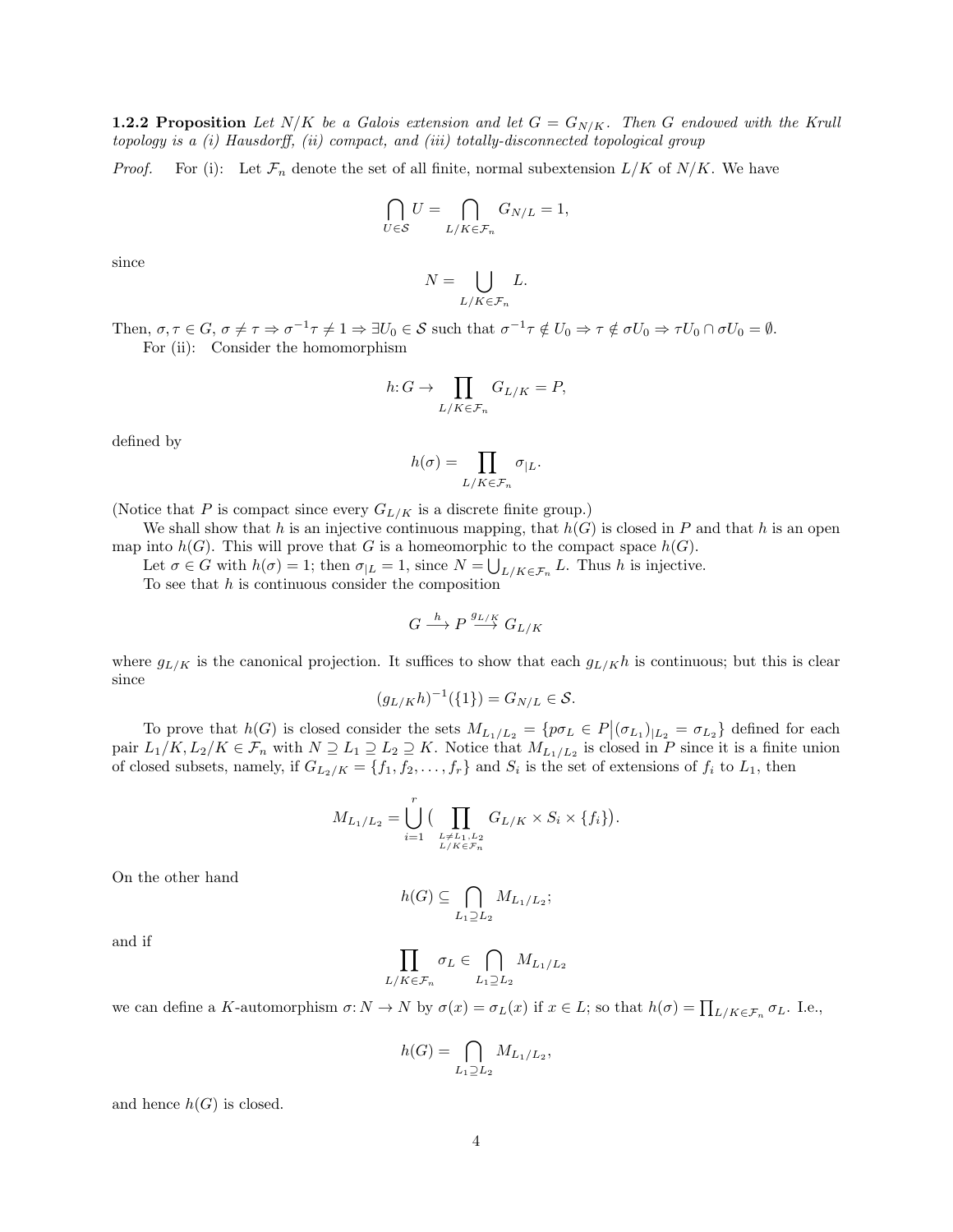Finally h is open into  $h(G)$ , since if  $L/K \in \mathcal{F}_n$ ,

$$
h(G_{N/L}) = h(G) \cap \big( \prod_{\substack{L' \neq L \\ L'/K \in \mathcal{F}_n}} G_{L'/K} \times \{1\} \big)
$$

which is open in  $h(G)$ .

For (iii): It is enough to prove that the connected component H of 1 is  $\{1\}$ . For each  $U \in \mathcal{S}$  let  $U_H = U \cap H$ ; then  $U_H \neq \emptyset$  and it is open in H. Let

$$
V_H = \bigcup_{\substack{x \in H \\ a \notin U_H}} xU_H;
$$

then  $V_H$  is open in H,  $U_H \cap V_H = emptyset$  and  $H = U_H \cap V_H$ . Hence  $V_H = emptyset$ ; i.e.,  $U \cap H = H$  for each  $U \in \mathcal{S}$ . Therefore

$$
H \subseteq \bigcap_{U \in \mathcal{S}} U = \{1\},\
$$

so  $H = \{1\}.$ 

**1.2.3 Proposition** Let N/K be a Galois extension. The open subgroups of  $G = G_{N/K}$  are just the groups  $G_{N/L}$ , where  $L/K$  is a finite subextension of  $N/K$ . The closed subgroups are precisely the intersections of open subgroups.

*Proof.* Let  $L/K$  be a finite subextension of  $N/K$ . Choose a finite normal extension  $\tilde{L}$  of K such that  $N \supseteq L \supseteq L \supseteq K$ . Then  $G_{N/\tilde{L}} \leq G_{N/L} \leq G;$ 

so

$$
G_{N/L} = \bigcup_{\sigma \in G_{N/L}} \sigma G_{N/\tilde{L}};
$$

i.e.,  $G_{N/L}$  is the union of open sets and thus open. Conversely, let H be an open subgroup of G; then  $\exists$  a finite normal extension  $\tilde{L}$  with

$$
G_{N/\tilde{L}} \le H \le G.
$$

Consider the epimorphism

 $G \to G_{\tilde{L}/K}$ 

defined by restriction. Its kernel is  $G_{N/\tilde{L}}$ . The image of H under this map must be of the form  $G_{\tilde{L}/L}$ , for some field L with  $\tilde{L} \supseteq L \supseteq K$ , since  $G_{\tilde{L}/K}$  is the Galois group of a finite Galois extension. Thus

$$
H = \{ \sigma \in G \|\sigma_{|L} = \mathrm{id}_L \} = G_{N/L}.
$$

Since open subgroups are closed so is their intersection. Conversely, suppose  $H$  is a closed subgroup of  $G$ ; clearly

$$
H \subseteq \bigcap_{U \in \mathcal{S}} H \cdot U.
$$

On the other hand, let  $\sigma \bigcap_{U \in \mathcal{S}} H \cdot U$ ; then  $U \in \mathcal{S} \Rightarrow \sigma U \cap H \neq \emptyset$ ; so every neighborhood of  $\sigma$  hits H; hence  $\sigma \in H$ . Thus H is the intersection of the open subgroups  $H \cdot U$ ,  $U \in \mathcal{S}$ .  $\Box$ 

We are now in a position to generalize Theorem 1.1.1 to infinite Galois extensions.

**1.2.4 Theorem** (Krull) Let  $N/K$  be a (finite or infinite) Galois extension and let  $G = G_{N/K}$ . Let  $\{N: K\}$ be the lattice of intermediate fields  $N \supseteq L \supseteq K$ , and let  $\{G:1\}$  be the lattice of closed subgroups of G. If  $L \in \{N : K\}$  define

$$
\Phi(L) = \{ \sigma \in G \mid \sigma_{|L} = \mathrm{id}_L \} = G_{N/L}.
$$

 $\Box$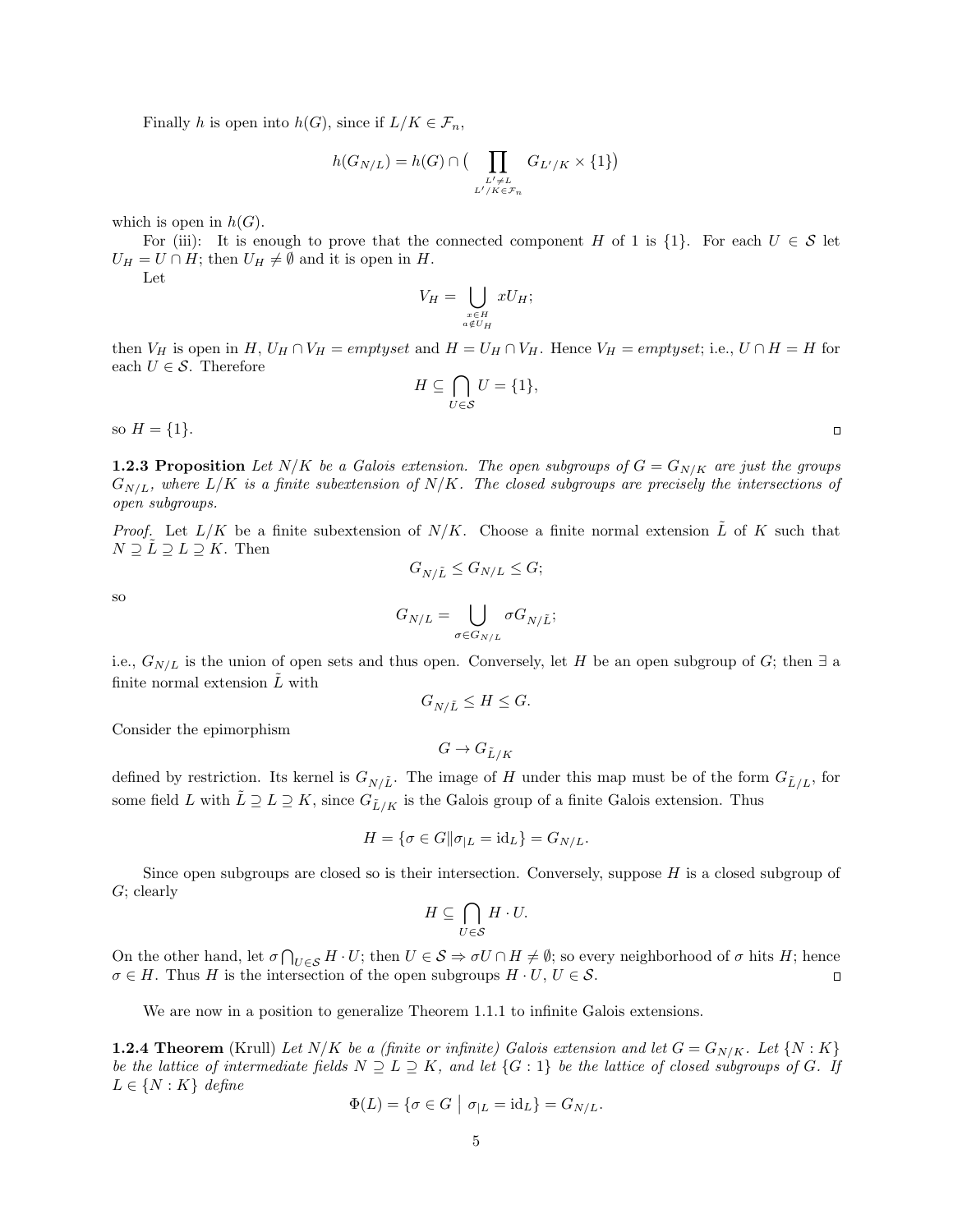Then  $\Phi$  is a lattice anti-isomorphism of  $\{N: K\}$  to  $\{G: 1\}$ . Moreover  $L \in \{N: K\}$  is a normal extension of K iff  $\Phi(L)$  is a normal subgroup of G; and if this is the case  $G_{L/K} \cong G/\Phi(L)$ .

*Proof.* Since  $\Phi(L) = G_{N/L}$  is compact (Prop. 1.2.2), it is closed in G; so  $\Phi$  is in fact a map into  $\{G: 1\}$ . Define

$$
\Psi\colon\!\{G:1\}\to\{N:K\}
$$

by

$$
\Psi(H) = \{ x \in N | Hx = x \}.
$$

Clearly Proposition 1.1.2 is still valid and we have  $\Psi \circ \Phi = id_{\{N:K\}}$ . Now we prove that  $\Phi \circ \Psi = id_{\{G:1\}}$ . If  $L/K$  is finite,

$$
\Phi(\Psi(G_{N/L})) = \Phi(\Psi(\Phi(L))) = \Phi(L) = G_{N/L}.
$$

If  $H \in \{G:1\}$ , then, by Proposition 1.2.3,

$$
H=\bigcap G_{N/L},
$$

the intersection running through a collection of extensions  $N/L$  with  $L/K$  finite. Then

$$
\Phi(\Psi(H))=\Phi(\Psi(\bigcap G_{N/L}))=(\Phi\Psi)(\bigcap \Phi(L)))=(\Phi\Psi\Phi)(\bigcup L)=\Phi(\bigcup L)=\bigcap \Phi(L)=\bigcap G_{N/L}=H.
$$

Assume that L is a normal extension of K, and let  $H = \Phi(L)$ . Then  $\sigma L = L$ ,  $\forall \sigma \in G$ ; but since  $\sigma L = \Psi(\sigma H \sigma^{-1})$ , this is equivalent to saying that  $\sigma H \sigma^{-1} = \nabla \sigma$ , i.e., that H is normal in G. Conversely, suppose that H is an invariant subgroup of G, and let  $\Psi(H) = L$ . So  $\sigma L = L$ ,  $\forall \sigma \in G$ , i.e., L is the fixed field of the group of restrictions of the  $\sigma \in G$  to L. Thus  $L/K$  is Galois and hence normal. Finally, since every K-automorphism of  $L$  can be extended to a K-automorphism of  $N$ , the homomorphism

$$
G \to G_{L/K},
$$

 $\Box$ 

given by restriction, is onto. The kernel of this homomorphism is  $\Phi(L)$ ; thus  $G_{L/K} \cong G/\Phi(L)$ .

#### 1.3 PROFINITE GROUPS

Let  $I = (I, \preceq)$  denote a *directed partially ordered set* or *directed poset*, that is, I is a set with a binary relation  $\prec$  satisfying the following conditions:

- (a)  $i \preceq i$ , for  $i \in I$ ;
- (b)  $i \preceq j$  and  $j \preceq k$  imply  $i \preceq k$ , for  $i, j, k \in I$ ;
- (c)  $i \leq j$  and  $j \leq i$  imply  $i = j$ , for  $i, j \in I$ ; and
- (d) if  $i, j \in I$ , there exists some  $k \in I$  such that  $i, j \preceq k$ .

An *inverse* or *projective system* of topological spaces (respectively, topological groups) over I, consists of a collection  $\{X_i \mid i \in I\}$  of topological spaces (respectively, topological groups) indexed by I, and a collection of continuous mappings (respectively, continuous group homomorphisms)  $\varphi_{ij} : X_i \longrightarrow X_j$ , defined whenever  $i \succeq j$ , such that the diagrams of the form



commute whenever they are defined, i.e., whenever  $i, j, k \in I$  and  $i \succeq j \succeq k$ . In addition we assume that  $\varphi_{ii}$ is the identity mapping  $id_{X_i}$  on  $X_i$ . We denote such a system by  $\{X_i, \varphi_{ij}, I\}$ .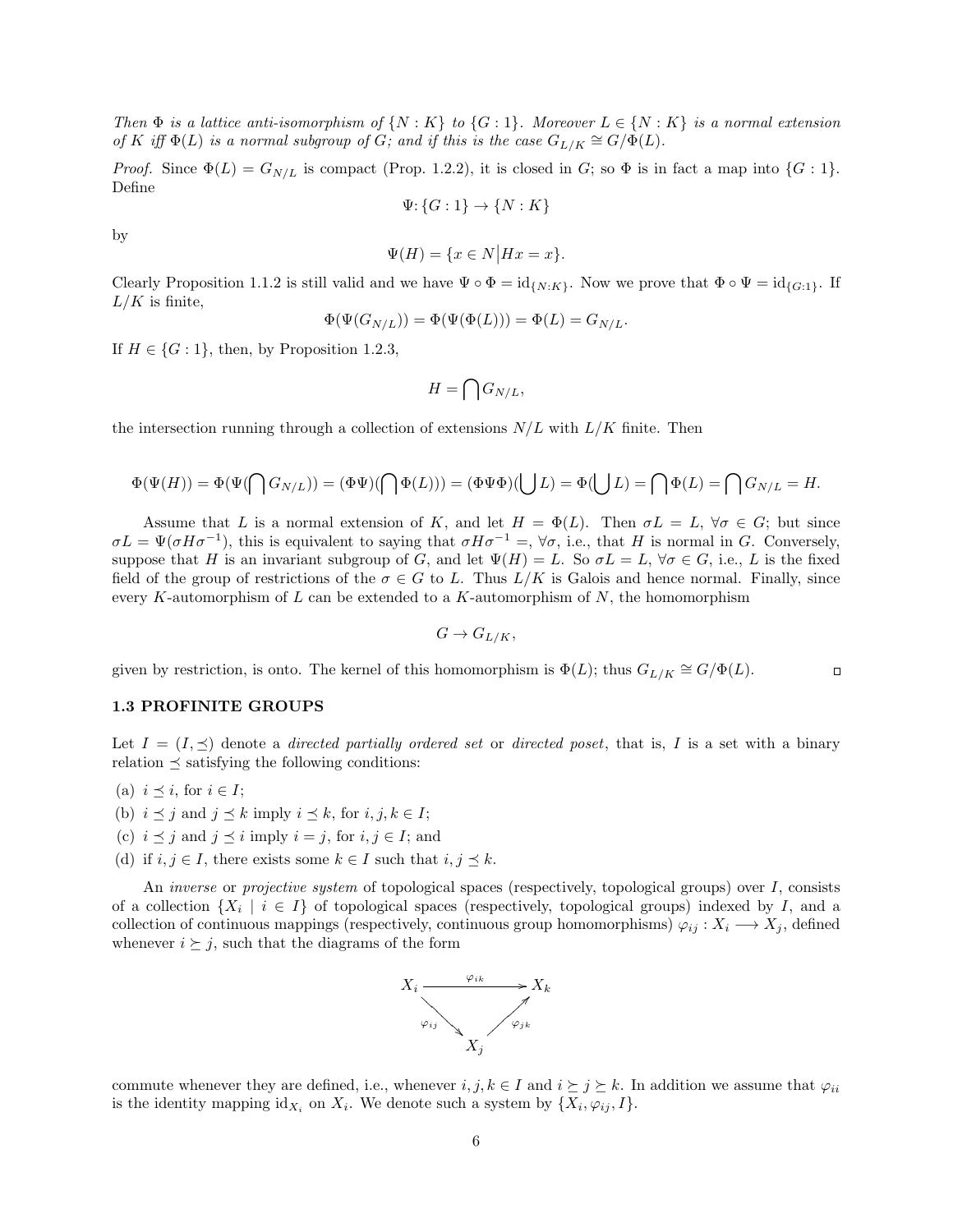The inverse limit or projective limit

$$
X = \varprojlim_{i \in I} X_i
$$

 $\Pi$ i∈I  $X_i$ 

of the inverse system  $\{X_i, \varphi_{ij}, I\}$  is the subspace (respectively, subgroup) X of the direct product

of topological spaces (respectively, topological groups) consisting of those tuples 
$$
(x_i)
$$
 that satisfy the condition  $\varphi_{ij}(x_i) = x_j$  if  $i \succeq j$ . We assume that X has the topology induced by the product topology of  $\prod_{i \in I} X_i$ . For each  $i \in I$ , let

 $\varphi_i:X\longrightarrow X_i$ 

denote the restriction of the canonical projection  $\prod_{i\in I} X_i \longrightarrow X_i$ . Then one easily checks that each  $\varphi_i$  is continuous (respectively, a continuous homomorphism), and  $\varphi_{ij}\varphi_i = \varphi_j$  ( $j \prec i$ ). The space (respectively, topological group) X together with the maps (repsectivel, homomorphisms)  $\varphi_i$  satisfy the following universal property that in fact characterizes (as one easily checks) the inverse limit:

**1.3.1 Universal property of inverse limits** Suppose  $Y$  is another topological space (resp. group) and  $\psi_i: Y \to X_i \ (i \in I)$  are continuous maps (reps. continuous homomorphism) such that  $\varphi_{ij}\psi_i = \psi_j \ (j \prec i)$ . Then there exists a unique continuous map (reps. continuous homomorphisms)  $\psi: Y \to X$  such that for each  $i \in I$  the following diagram



commutes.

Let  $\mathcal C$  denote a nonempty collection of (isomorphism classes of) finite groups closed under taking subgroups, homomorphic images and finite direct products (sometimes we refer to  $C$  as a variety of finite groups or a pseudovariety of finite groups. If in addition one assumes that whenever  $A, B \in \mathcal{C}$  and  $1 \to A \to G \to B \to 1$ is an exact sequence of groups, then  $G \in \mathcal{C}$ , we say that C is an extension-closed variety of finite groups. For example  $\mathcal C$  can be

- (i) The collection of all finite groups;
- (ii) the collection of all finite  $p$ -groups (for a fixed prime  $p$ );
- (iii) the collection of all finite nilpotent groups.

Note that (i) and (ii) are extension-closed varieties of finite groups, but (iii) is a variety of finite groups which is not extension-closed.

Let  $C$  be a variety of finite groups; and let  $\{G_i,\varphi_{ij},I\}$  be an inverse system of groups in  $C$  over a directed poset  $I$ ; then we say that

$$
G = \varprojlim_{i \in I} G_i
$$

is a pro-C group. If C is as in (i), (ii) or (iii) above, we say that then G is, respectively, a profinite group, pro-p group or a pronilpotent group.

#### 1.3.2 Examples

- (a) The Galois group  $G_{N/K}$  of a Galois extension  $N/K$  of fields.
- (b) Let G be a group. Consider the collection

$$
\mathcal{N} = \{ N \triangleleft_f G \mid G/N \in \mathcal{C} \}.
$$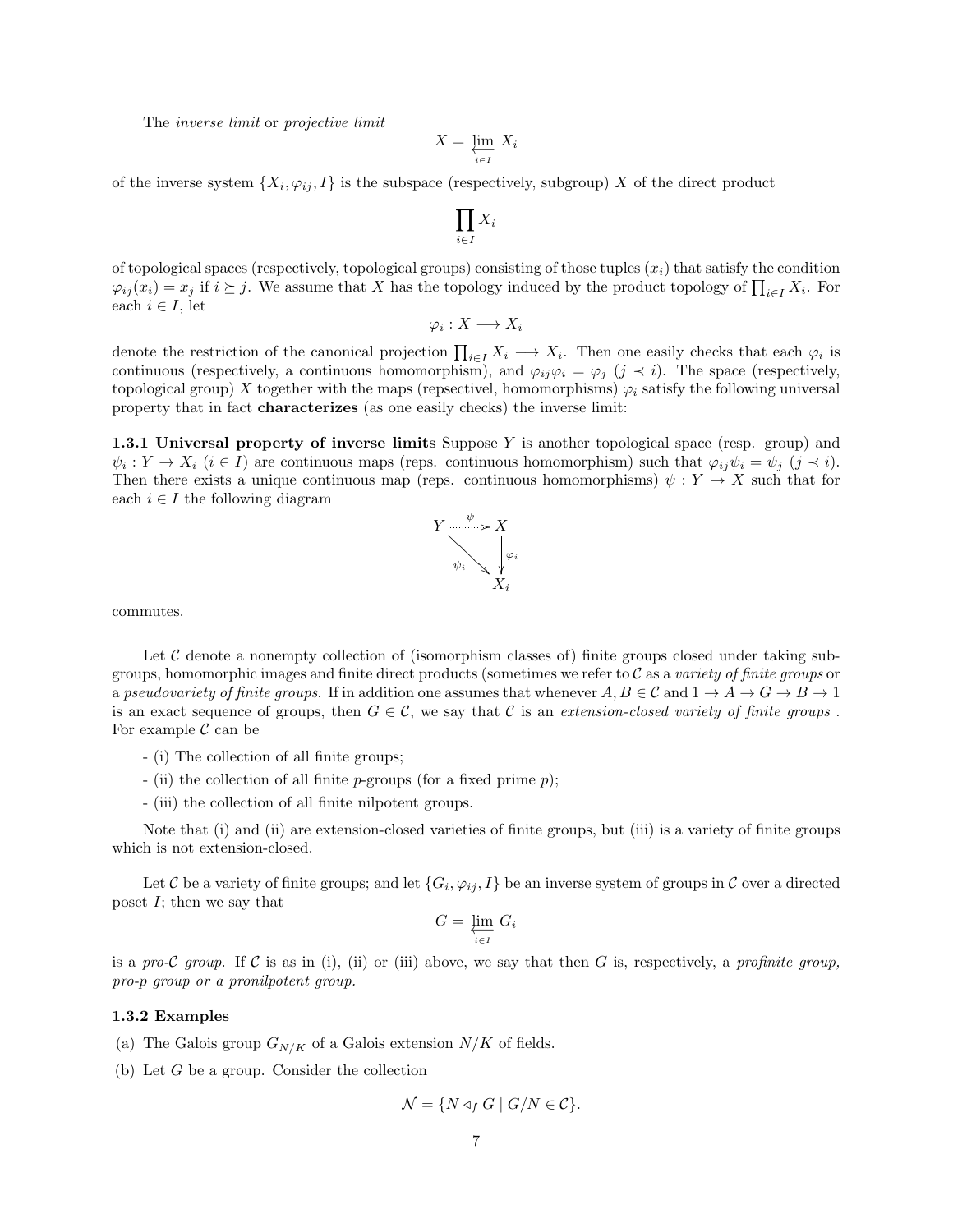Make N into a directed poset by defining  $M \preceq N$  if  $M \geq N$   $(M, N \in \mathcal{N})$ . If  $M, N \in \mathcal{N}$  and  $N \succeq M$ , let  $\varphi_{NM}: G/N \longrightarrow G/M$  be the natural epimorphism. Then

$$
\{G/N,\varphi_{NM}\}
$$

is an inverse system of groups in  $\mathcal{C}$ , and we say that the pro- $\mathcal{C}$  group

$$
G_{\hat{\mathcal{C}}} = \varprojlim_{N \in \mathcal{N}} G/N
$$

is the pro-C completion of G. In particular we use the terms profinite completion, the pro-p completion, the pronilpotent completion, etc., in the cases where  $\mathcal C$  consists of all finite groups, all finite p-groups, all finite nilpotent groups, etc., respectively.

The profinite and pro- $p$  completions of a group of  $G$  appear quite frequently, and they will be usually denoted instead by  $\tilde{G}$ , and  $G_{\hat{p}}$  respectively.

(c) As a special case of (b), consider the group of integers Z. Its profinite completion is

$$
\widehat{\mathbf{Z}} = \varprojlim_{n \in \mathbf{N}} \mathbf{Z}/n\mathbf{Z}.
$$

Following a long tradition in Number Theory, we shall denote the pro-p completion of **Z** by  $\mathbf{Z}_p$  rather than  $\mathbf{Z}_{\hat{p}}$ . So,

$$
\mathbf{Z}_p = \underbrace{\lim_{n \in \mathbf{N}} \mathbf{Z}}_p^n \mathbf{Z}.
$$

Observe that both  $\bar{Z}$  and  $Z_p$  are not only abelian groups, but also they inherit from the finite rings  $\bar{Z}/n\bar{Z}$ and  $\mathbf{Z}/p^n\mathbf{Z}$  respectively, natural structures of rings. The group (ring)  $\mathbf{Z}_p$  is called the group (ring) of p-adic integers.

## 1.3.3 Lemma Let

$$
G=\varprojlim_{i\in I} G_i,
$$

where  $\{G_i, \varphi_{ij}, I\}$  is an inverse system of finite groups  $G_i$ , and let

$$
\varphi_i : G \longrightarrow G_i \quad (i \in I)
$$

be the projection homomorphisms. Then

$$
\{S_i \mid S_i = \text{Ker}(\varphi_i)\}\
$$

is a fundamental system of open neighborhoods of the identity element  $1$  in  $G$ .

*Proof.* Consider the family of neighborhoods of 1 in  $\prod_{i \in I} G_i$  of the form

$$
\big(\prod_{i\neq i_1,\dots,i_t} G_i\big) \times \{1\}_{i_1} \times \dots \times \{1\}_{i_t},
$$

for any finite collection of indexes  $i_1, \ldots, i_t \in I$ , where  $\{1\}_i$  denotes the subset of  $G_i$  consisting of the identity element. Since each  $G_i$  is discrete, this family is a fundamental system of neighborhoods of the identity element of  $\prod_{i \in I} G_i$ . Let  $i_0 \in I$  be such that  $i_0 \succeq i_1, \ldots, i_t$ . Then

$$
G\cap\big[\big(\prod_{i\neq i_0}G_i\big)\times\{1\}_{i_0}\big]=G\cap\big[\big(\prod_{i\neq i_1,\dots,i_t}G_i\big)\times\{1\}_{i_1}\times\cdots\times\{1\}_{i_t}\big].
$$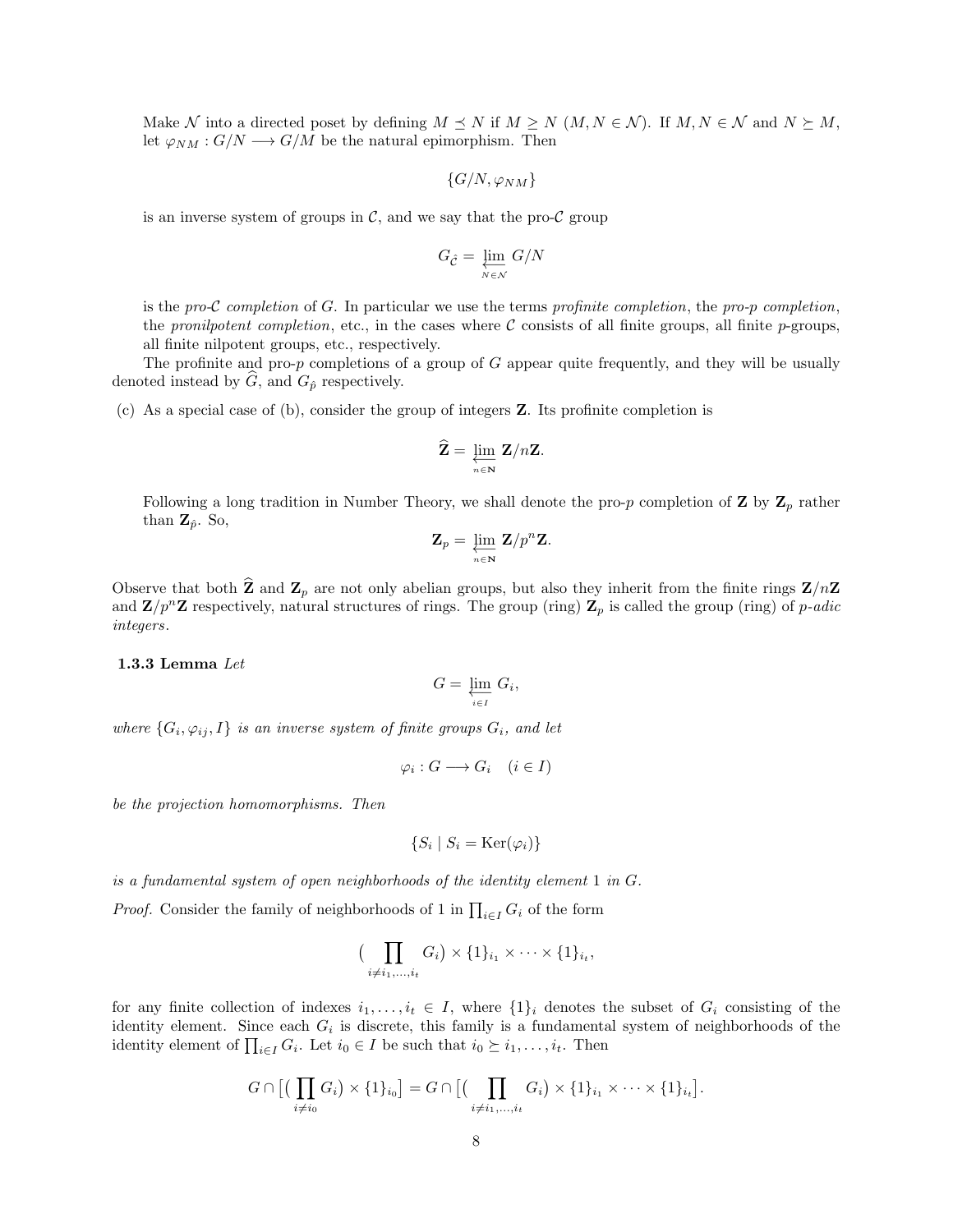Therefore the family of neighborhoods of 1 in G, of the form

$$
G\cap\big[\big(\prod_{i\neq i_0}G_i\big)\times\{1\}_{i_0}\big]
$$

is a fundamental system of open neighborhoods of 1. Finally, observe that

$$
G \cap \left[ \left( \prod_{i \neq i_0} G_i \right) \times \{1\}_{i_0} \right] = \text{Ker}(\varphi_{i_0}) = S_{i_0}.
$$

## 1.3.4 Theorem (Topological characterizations of pro- $\mathcal C$  groups)

The following conditions on a topological group G are equivalent.

- (a)  $G$  is a pro- $\mathcal C$  group.
- (b) G is compact, Hausdorff, totally disconnected, and for each open normal subgroup U of G,  $G/U \in \mathcal{C}$ .
- (c) The identity element  $1 \text{ of } G$  admits a fundamental system  $U$  of open neighborhoods  $U$  such that each  $U$ is a normal subgroup of G with  $G/U \in \mathcal{C}$ , and

$$
G = \varprojlim_{U \in \mathcal{U}} G/U.
$$

For a formal proof of this theorem, see [RZ], Theorem 2.1.3. For properties of compact totally disconnected topological spaces, see Chapter 1 of [RZ].

#### 1.4 BASIC PROPERTIES OF PROFINITE GROUPS

**NOTATION.** If G is topological group, we write  $H \leq_o G$  (respectively,  $H \leq_c G$ ) to indicate that H is an open (respectively, closed) subgroup of G

#### 1.4.1 Lemma

- (a) Let G be a pro-C group. An open subgroup of G is also closed. If H is a closed subgroup of G, then H is the intersection of all the open subgroups U containing H.
- (b) Let G be a pro-C group. If H be a closed subgroup of G, then H is a pro-C group. If K is a closed normal subgroup of G, then  $G/K$  is a pro-C group.
- (c) The direct product  $\prod_{i\in I} G_i$  of any collection  $\{G_j \mid i\in J\}$  of pro-C groups with the product topology is a pro-C group.

The proof of this lemma is an easy exercise using the characterizations in Theorem 1.3.4. For a formal proof of this theorem, see [RZ], Propositions 2.1.4 and 2.2.1.

Let  $\varphi: X \longrightarrow Y$  be an epimorphism of sets. We say that a map  $\sigma: Y \longrightarrow X$  is a section of  $\varphi$  if  $\varphi \sigma = \text{id}_Y$ . Plainly every epimorphism  $\varphi$  of sets admits a section. However, if X and Y are topological spaces and  $\varphi$  is continuous, it is not necessarily true that  $\varphi$  admits a continuous section. For example, the natural epimorphism  $\mathbf{R} \longrightarrow \mathbf{R}/\mathbf{Z}$  from the group of real numbers to the circle group does not admit a continuous section. Nevertheless, every epimorphism of profinite groups admits a continuous section, as the following proposition shows.

**1.4.2 Proposition** Let  $K \leq H$  be closed subgroups of a pro finite group G. Then there exists a continuous section

$$
\sigma: G/H \longrightarrow G/K,
$$

such that  $\sigma(1H) = 1K$ .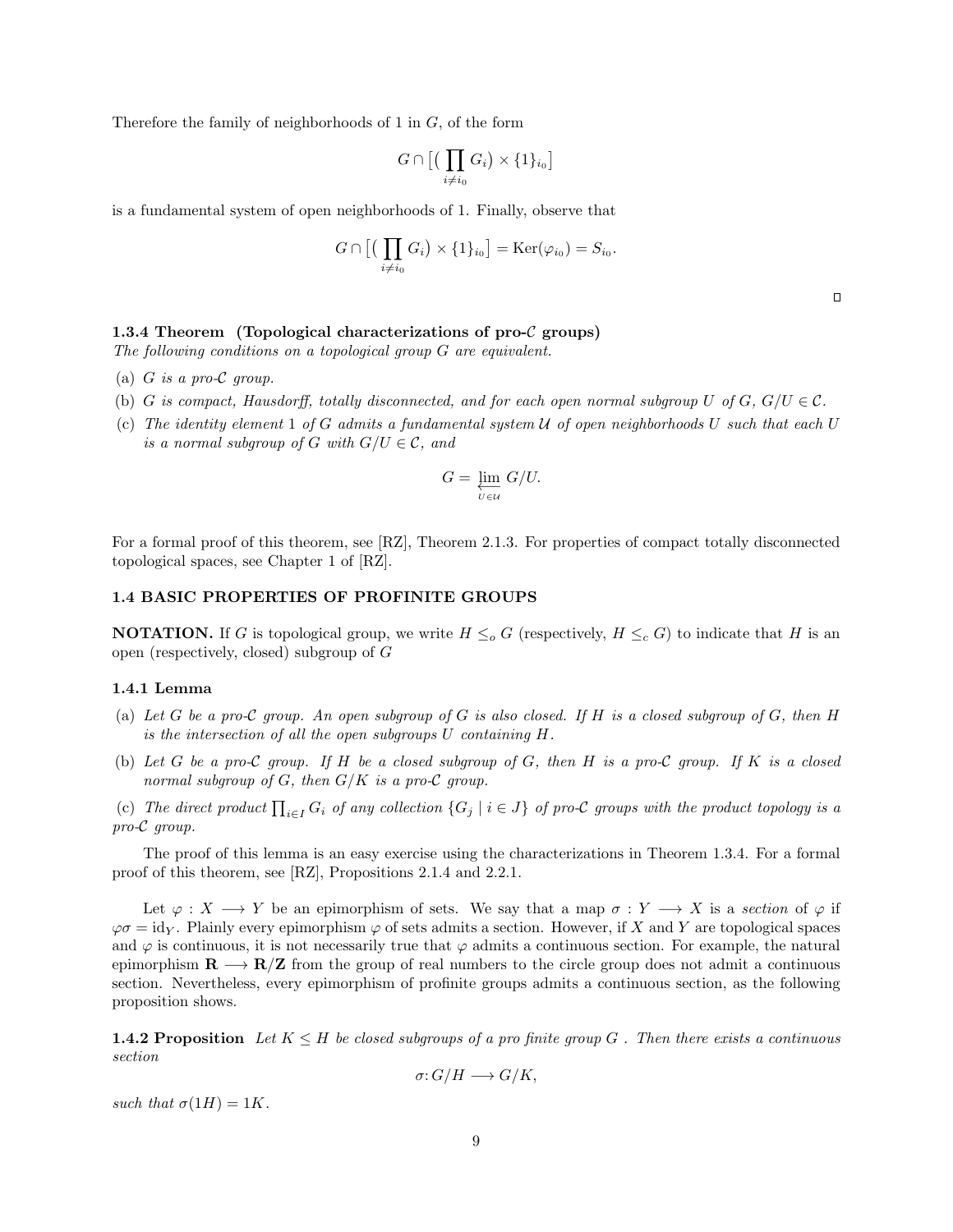Proof. We consider two cases.

Case 1. Assume that K has finite index in H. Then K is open in H, and therefore there exists an open normal subgroup U of G with  $U \cap H \leq K$ . Let  $x_1 = 1, x_2, \ldots, x_n$  be representatives of the distinct cosets of UH in G. Then G/H is the disjoint union of the spaces  $x_i U H/H$ ,  $i = 1, 2, \ldots, n$ . We will prove that the maps

$$
p_i: x_i UK \to x_i U H/H
$$

 $i = 1, 2, \ldots, n$ , defined as restrictions of p, are homeomorphisms. Then it will follow that  $\sigma = \bigcup_{i=1}^{n} p_i^{-1}$  will be the desired section. It is plain that  $p_i$  is a continuous surjection. On the other hand if  $p_i(x_iu_1) = p_i(x_iu_2)$ ,  $(u_1, u_2 \in U)$ , then  $x_i u_1 u_2^{-1} x_i^{-1} \in H$ . But since U is normal,  $x_i u_1 u_2^{-1} x_i^{-1} \in U$ , and hence  $x_i u_1 u_2^{-1} x_i^{-1} \in$  $H \cap U \leq K$ . Thus  $x_iu_1$  and  $x_iu_2$  represent the same element in  $x_i\overline{U}K$ , i.e., p is injective. Since  $x_i\overline{U}K$  is compact, p must be a homeomorphism.

Case 2. General case. Let T be the set of pairs  $(T, t)$  where T is a closed subgroup of H with  $K \leq T \leq H$ , and  $t: G/H \to G/T$  is a continuous section. Define a partial order in T by  $(T,t) \ge (T',t') \iff T \le T'$  and the diagram



commutes, where p is the canonical projection. Then T is inductively ordered. For assume  $\{(T_{\alpha}, t_{\alpha}) \mid \alpha \in A\}$ is a totally ordered subset of T, and let  $T = \bigcap_{\alpha \in A} T_\alpha$ . The surjections  $G/T \to G/T_\alpha$  induce a surjective (since  $G/T$  is compact) continuous map

$$
\varphi: G/T \to \varprojlim_{\alpha} G/T_{\alpha},
$$

which is also injective, for

$$
x, y \in G, \quad \varphi x = \varphi y \Rightarrow xT_{\alpha} = yT_{\alpha}, \quad \forall \alpha \in A \Rightarrow x^{-1}y \in T_{\alpha}, \quad \forall \alpha \in A \Rightarrow x^{-1}y \in \bigcap_{\alpha} T_{\alpha} = T.
$$

Therefore  $\varphi$  is a homeomorphism, since  $G/T$  is compact. The sections  $t_{\alpha}$  define a continuous map

$$
t: G/H \to G/T
$$

which is easily seen to be a section. Moreover, we obviously have  $(T, t) \ge (T_{\alpha}, t_{\alpha})$ ,  $\forall \alpha \in A$ . Hence  $\mathcal T$  is inductive. By Zorn's lemma there is a maximal element in  $\mathcal{T}$ , say  $(\overline{T}, \overline{t})$ . Then

$$
K \leq \bar{T} \leq H \leq G.
$$

We will show that  $\overline{T}$  is contained in every open subgroup U containing K. This will imply  $\overline{T} = K$ . Consider an open subgroup  $H \le U \le K$ . Let  $S = \overline{T} \cap U$ ; Then  $S \le \overline{T}$  and  $(\overline{T} : S) < \infty$ . Hence by Case 1, there is a section

$$
t': G/\bar{T} \to G/S,
$$

and clearly  $(S, t' \circ \overline{t}) \in \mathcal{T}$  with  $(S, t' \circ \overline{t}) > \overline{T}, \overline{t})$ . So  $S = \overline{T}$ , and thus  $\overline{T} \leq U$ .

# 1.5 PROFINITE GROUPS AS GALOIS GROUPS

Together with Theorem 1.2.4, the following result provides a new characterization of profinite groups.

**1.5.1 Theorem** (Leptin) Let G be a profinite group. Then there exists a Galois extension of fields  $K/L$ such that  $G = G_{K/L}$ .

 $\Box$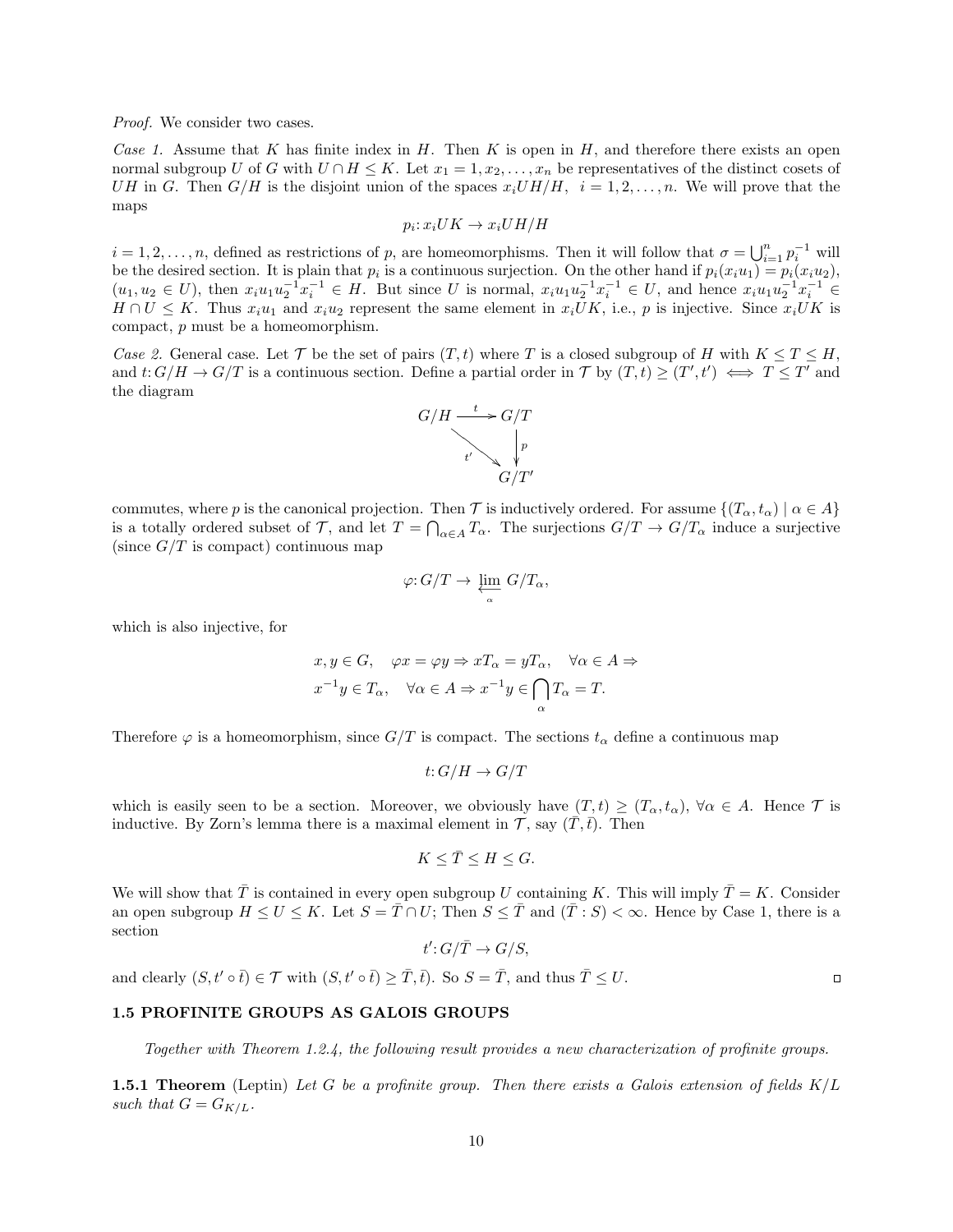*Proof.* Let F be any field. Denote by T the disjoint union of all the sets  $G/U$ , where U runs through the collection of all open normal subgroups of  $G$ . Think of the elements of  $T$  as indeterminates, and consider the field  $K = F(T)$  of all rational functions on the indeterminates in T with coefficients in F. The group G operates on T in a natural manner: if  $\gamma \in G$  and  $\gamma'U \in G/U$ , then  $\gamma(\gamma'U) = \gamma \gamma'U$ . This in turn induces an action of G on K as a group of F−automorphisms of K. Put  $L = K^G$ , the subfield of K consisting of the elements of K fixed by all the automorphisms  $\gamma \in G$ . We shall show that  $K/L$  is a Galois extension with Galois group  $G$ .

If  $k \in K$ , consider the subgroup

$$
G_k = \{ \gamma \in G \mid \gamma(k) = k \}
$$

of G. If the indeterminates that appear in the rational expression of k are  $\{t_i \in G/U_i \mid i = 1, \ldots, n\}$ , then

$$
G_k \supseteq \bigcap_{i=1}^n U_i.
$$

Therefore  $G_k$  is an open subgroup of G, and hence of finite index. From this we deduce that the orbit of k under the action of G is finite. Say that  $\{k = k_1, k_2, \ldots, k_r\}$  is the orbit of k. Consider the polynomial

$$
f(X) = \prod_{i=1}^{r} (X - k_i).
$$

Since G transforms this polynomial into itself, its coefficients are in L, that is,  $f(X) \in L[X]$ . Hence k is algebraic over L. Moreover, since the roots of  $f(X)$  are all different, k is separable over L. Finally, the extension  $L(k_1, k_2, \ldots, k_r)/L$  is normal. Hence K is a union of normal extensions over L; thus  $K/L$  is a normal extension. Therefore  $K/L$  is a Galois extension. Let H be the Galois group of  $K/L$ ; then G is a subgroup of H. To show that  $G = H$ , observe first that the inclusion mapping  $G \hookrightarrow H$  is continuous, for assume that  $U \triangleleft_{o} H$  and let  $K^U$  be the subfield of the elements fixed by U; then  $K^U/L$  is a finite Galois extension by Theorem 1.2.4; say,  $K^U = L(k'_1, \ldots, k'_s)$  for some  $k'_1, \ldots, k'_s \in K$ . Then

$$
G\cap U\supseteq \bigcap_{i=1}^s G_{k'_i}.
$$

Therefore  $G \cap U$  is open in G. This shows that G is a closed subgroup of H. Finally, since G and H fix the same elements of K, it follows from Theorem 1.2.4 that  $G = H$ .  $\Box$ 

#### 1.6 SUPERNATURAL NUMBERS AND SYLOW SUBGROUPS

For a finite group, its 'order' is the cardinality of its underlying set; for finite groups the notion of cardinality provides fundamental information for the group as it is well known. However the cardinality of a profinite group  $G$  does not carry with it much information about the group. One can show that a nonfinite profinite group is necessarily uncountable (cf. [[RZ], Proposition 2.3.1]). Instead, there is a notion of 'order'  $\#G$  of a profinite group G that we are explaining here which is useful: it provides information about the finite (continuous) quotients of  $G$ .

A supernatural number is a formal product

$$
n = \prod_p p^{n(p)},
$$

where p runs through the the set of all prime numbers, and where  $n(p)$  is a non-negative integer or  $\infty$ . By convention, we say that  $n < \infty$ ,  $\infty + \infty = \infty + n = n + \infty = \infty$  for all  $n \in \mathbb{N}$ . If

$$
m=\prod_p p^{m(p)}
$$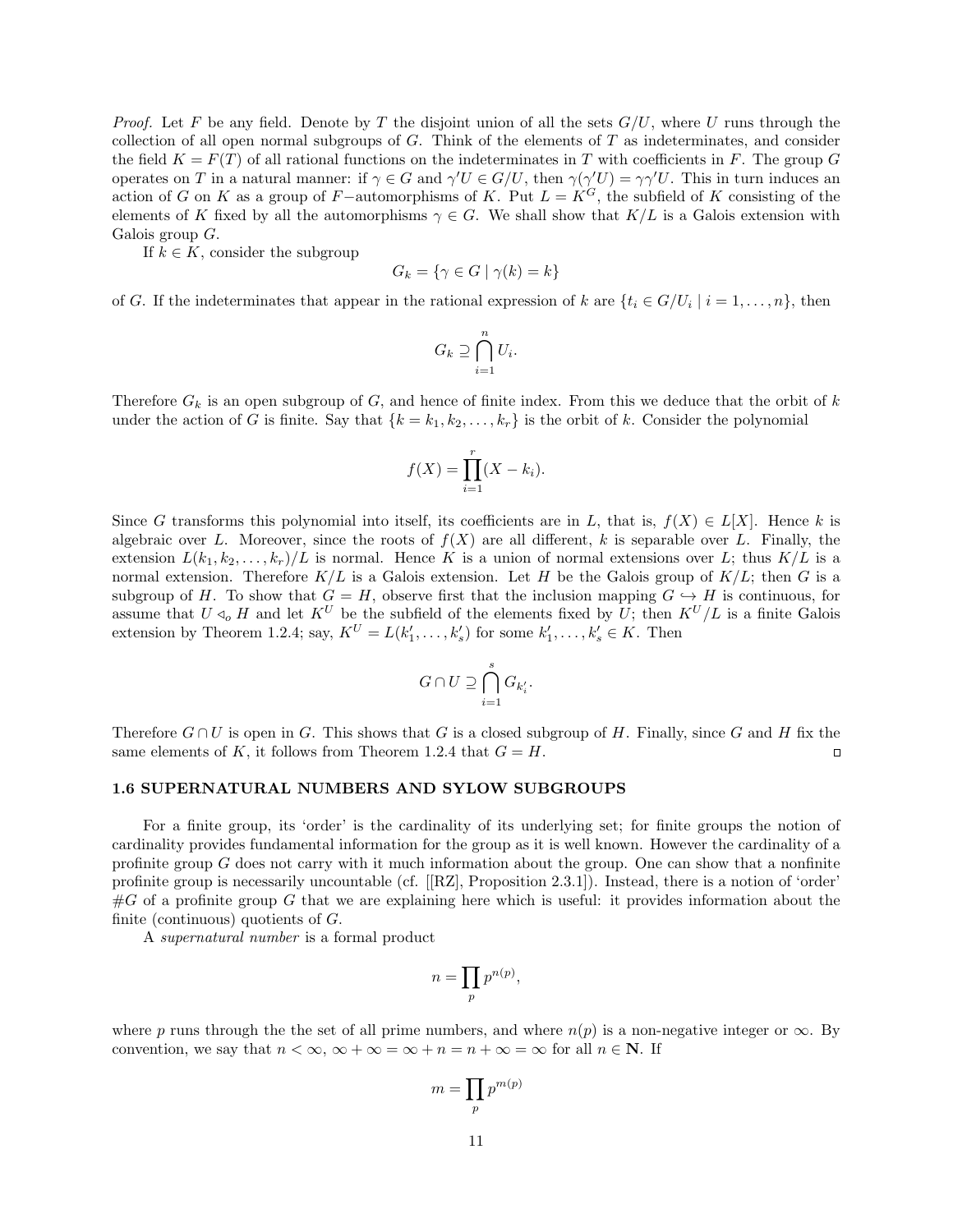is another supernatural number, and  $m(p) \leq n(p)$  for each p, then we say that m divides n, and we write  $m \mid n$ . If

$$
\{n_i = \prod_p p^{n(p,i)} \mid i \in I\}
$$

is a collection of supernatural numbers, then we define their product, greatest common divisor and least common multiple in the following natural way

$$
-\prod_{I} n_i = \prod_{p} p^{n(p)}, \text{ where } n(p) = \sum_{i} n(p, i);
$$
  
- 
$$
\gcd\{n_i\}_{i \in I} = \prod_{p} p^{n(p)}, \text{ where } n(p) = \min_{i} \{n(p, i)\};
$$
  
- 
$$
\operatorname{lcm}\{n_i\}_{i \in I} = \prod_{p} p^{n(p)}, \text{ where } n(p) = \max_{i} \{n(p, i)\}.
$$

(Here  $\Sigma$ i  $n(p, i)$ ,  $\min_i \{n(p, i)\}\$  and  $\max_i \{n(p, i)\}\$  have an obvious meaning; note that the results of these operations can be either non-negative integers or  $\infty$ .)

Let G be a profinite group and H a closed subgroup of G. Let  $U$  denote the set of all open normal subgroups of G. We define the *index* of H in G, to be the supernatural number

$$
[G: H] = \operatorname{lcm}\{[G/U:HU/U] \mid U \in \mathcal{U}\}.
$$

The *order*  $#G$  of G is the supernatural number  $#G = [G:1]$ , namely,

#G = lcm{|G/U| | U ∈ U}.

### **1.6.1 Proposition** Let  $G$  be a profinite group.

- (a) If  $H \leq_c G$ , then  $[G:H]$  is a natural number if and only if H is an open subgroup of G;
- (b) If  $H \leq_c G$ , then

$$
[G : H] = \text{lcm}\{[G : U] \mid H \le U \le_o G\};
$$

(c) If  $H \leq_c G$  and U' is a fundamental system of neighborhoods of 1 in G consisting of open normal subgroups, then

$$
[G:H] = \operatorname{lcm}\{[G/U:HU/U] \mid U \in \mathcal{U}'\};
$$

(d) Let  $K \leq_c H \leq_c G$ . Then

$$
[G:K] = [G:H][H:K];
$$

(e) Let  $\{H_i \mid i \in I\}$  be a family of closed subgroups of G filtered from below. Assume that  $H = \bigcap_{i \in I} H_i$ . Then

$$
[G : H] = \text{lcm}\{[G : H_i] \mid i \in I\};
$$

(f) Let  $\{G_i, \varphi_{ij}\}$  be a surjective inverse system of profinite groups over a directed poset I. Let  $G = \varprojlim_{i \in I} G_i$ . Then

#G = lcm{#G<sup>i</sup> | i ∈ I};

(g) For any collection  $\{G_i \mid i \in I\}$  of profinite groups,

$$
\#(\prod_{i\in I} G_i) = \prod_{i\in I} \#G_i.
$$

One can find a formal proof of these properties in [[RZ], Proposition 2.3.2].

If p is a prime number there is then a natural notion of p-Sylow subgroup P of a profinite group  $G: P$ is a pro-p group such that p does not divide  $[G : P]$ . Using the above notion of order for profinite groups,